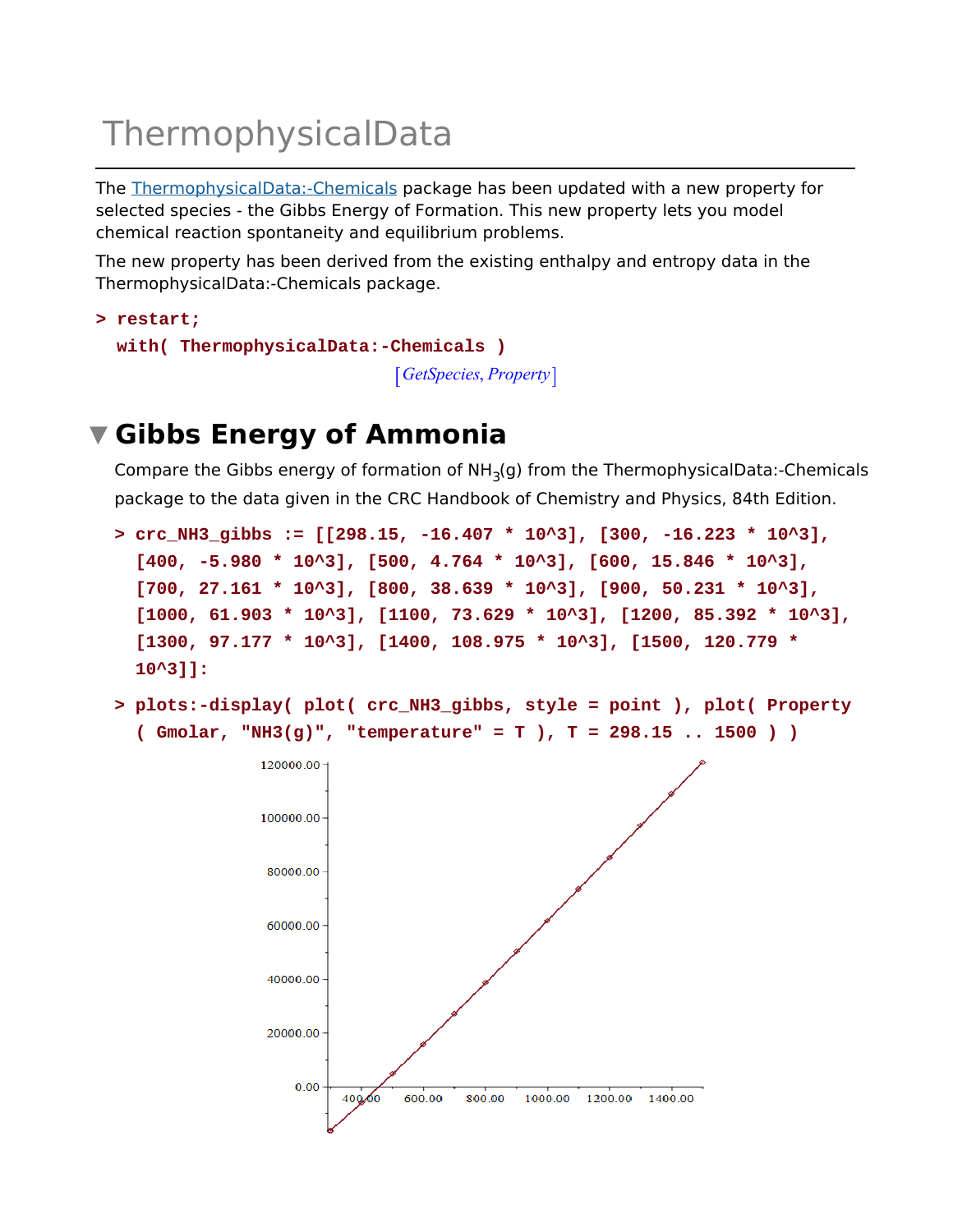### **Reaction Spontaneity**

2 moles of NO are oxidized with  $1$  mole of  $\mathrm{O}_2$ . The reaction is

2 NO(g) + O<sub>2</sub>(g) 2 NO<sub>2</sub>

Below what temperature is this reaction spontaneous?

Gibbs energy for NO,  $\mathrm{O}_2$  and NO<sub>2</sub>

```
g_NO := T -> Property( "Gmolar", "NO(g)", "temperature" = T ):
> 
 g_O2 := T -> Property( "Gmolar", "O2(g)", "temperature" = T ):
 g_NO2 := T -> Property( "Gmolar", "NO2(g)", "temperature" = T ):
```
Gibbs energy of the reaction

 $>$  Gibbs\_rn := T -> 2 \* g\_NO2(T) - 2 \* g\_NO(T) - g\_O2(T): **plot( Gibbs\_rn, 300 \* Unit(K) .. 1000 \* Unit(K), labels = [ "Temperature (K)", "Gibbs Energy (J/mol)" ], labeldirections = [ horizontal, vertical ] )**

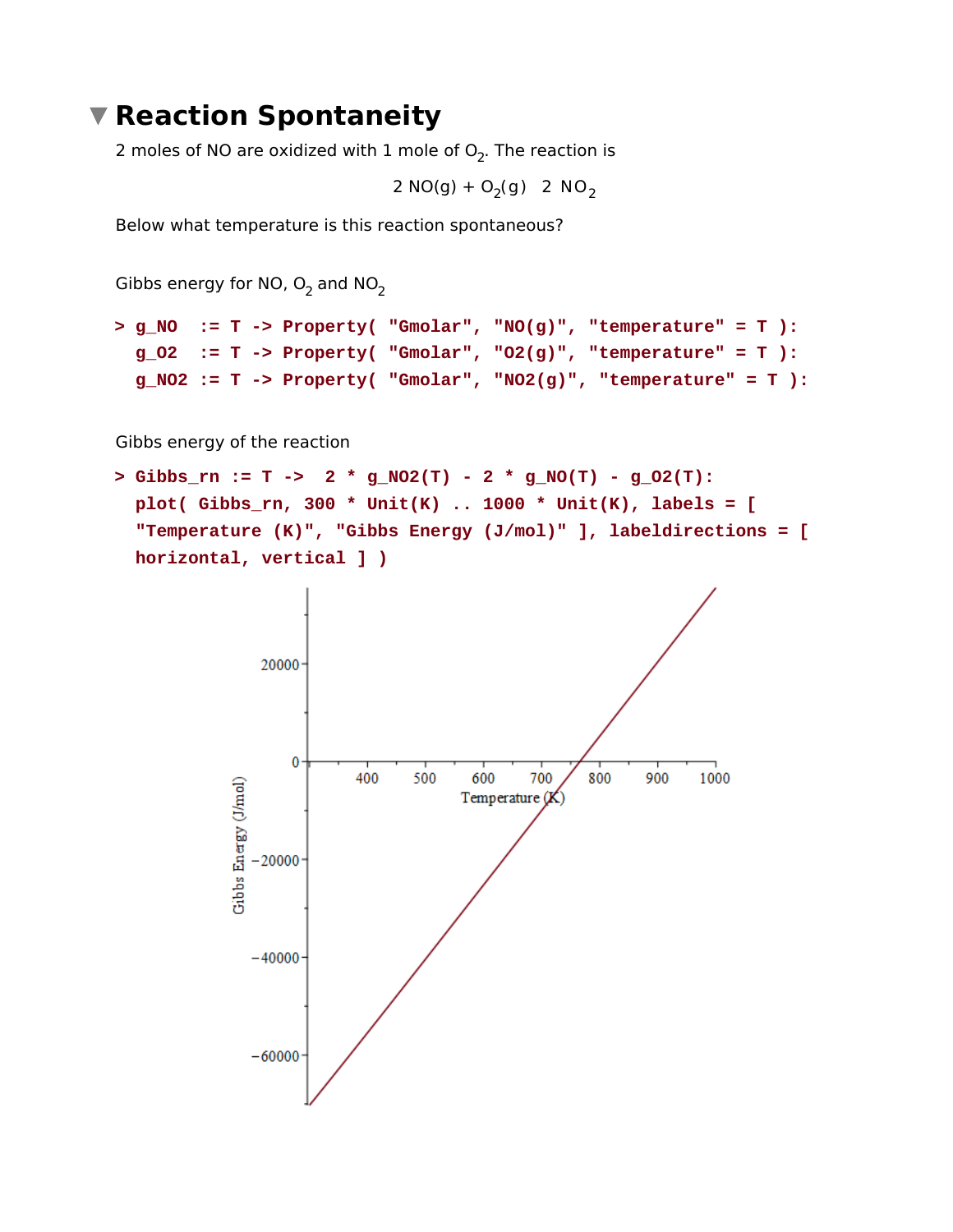The Gibbs energy of the reaction must be negative for the reaction to be spontaneous. This occurs at or below this temperature,

```
> fsolve( Gibbs_rn( T ) = 0, T = 1000 * Unit( K ) )
                                  765.77 K
```
# **Adiabatic Flame Temperature and Combustion Products**

Two moles of carbon monoxide and one mole of oxygen are burned at constant pressure. The reaction is

$$
2 CO(g) + O_2(g)
$$
 2 CO<sub>2</sub>

The combustion products undergo dissociation and contain CO<sub>2</sub>, CO, O and O<sub>2</sub>.

- The equilibrium composition is found by minimizing the Gibbs energy of the combustion products (formulated as a series of equations constructed via the method of Lagrange multipliers).
- The adiabatic flame temperature is found by equating the enthalpy of the reactants and the enthalpy of the products.

The resulting equations are solved numerically to give the adiabatic flame temperature and equilibrium composition of the combustion products.

Enthalpies as a function of temperature

```
h_CO := Property("Hmolar", "CO(g)", "temperature" = T ):
> 
 h_CO2 := Property("Hmolar", "CO2(g)", "temperature" = T ):
 h_O := Property("Hmolar", "O(g)", "temperature" = T ):
 h O2 := Property("Hmolar", "O2(q)", "temperature" = T ):
```
Gibbs free energy as a function of temperature

```
g_CO := Property("Gmolar", "CO(g)", "temperature" = T ):
> g_O2 := 0:
 g_CO2 := Property("Gmolar", "CO2(g)", "temperature" = T ):
 g_O := Property("Gmolar", "O(g)", "temperature" = T ):
```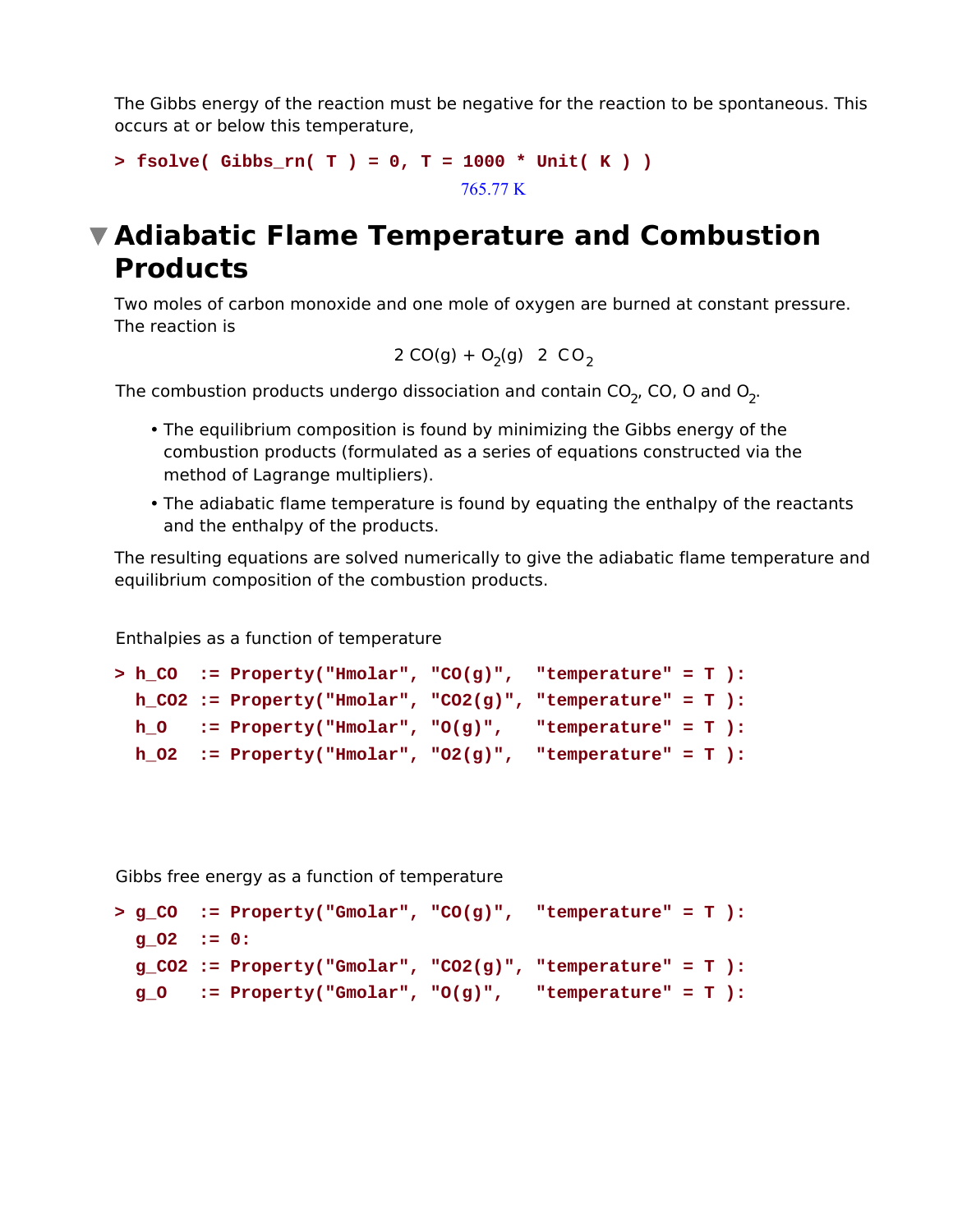Reference enthalpies

```
h_r_CO2 := Property( Hmolar, "CO2(g)", temperature = 298.15 );
> 
 h_r_CO := Property( Hmolar, "CO(g)", temperature = 298.15 );
 h_r_O := Property( Hmolar, "O(g)", temperature = 298.15 );
 h_r_O2 := Property( Hmolar, "O2(g)", temperature = 298.15 );
                           h_r_CO2 = -393510.0001h r CO := -110535.1957h r \theta \coloneqq 249175.0027
                               h r O2 := 0.
```
Enthalpy of formation

**h\_f\_CO := Property( "HeatOfFormation", "CO(g)" ); h\_f\_O2 := Property( "HeatOfFormation", "O2(g)" ); h\_f\_CO2 := Property( "HeatOfFormation", "CO2(g)" ); h\_f\_O := Property( "HeatOfFormation", "O(g)" ) >**  *h\_f\_CO* d K110535.196 *h\_f\_O2* d 0. *h\_f\_CO2* d K393510.000 *h\_f\_O* d 249175.003

Gas constant

**> R := 8.314:**

Balance the atoms in the reactants and combustion products

$$
2 CO + O2 = n1 CO2 + n2 CO + n3 O2 + n4 O
$$

Atom balance on oxygen

**> con\_1 := 2 \* n\_1 + n\_2 + 2 \* n\_3 + n\_4 = 4:**

Atom balance on carbon

**> con\_2 := n\_1 + n\_2 = 2:**

Total number of moles in products

**> n\_t := n\_1 + n\_2 + n\_3 + n\_4:**